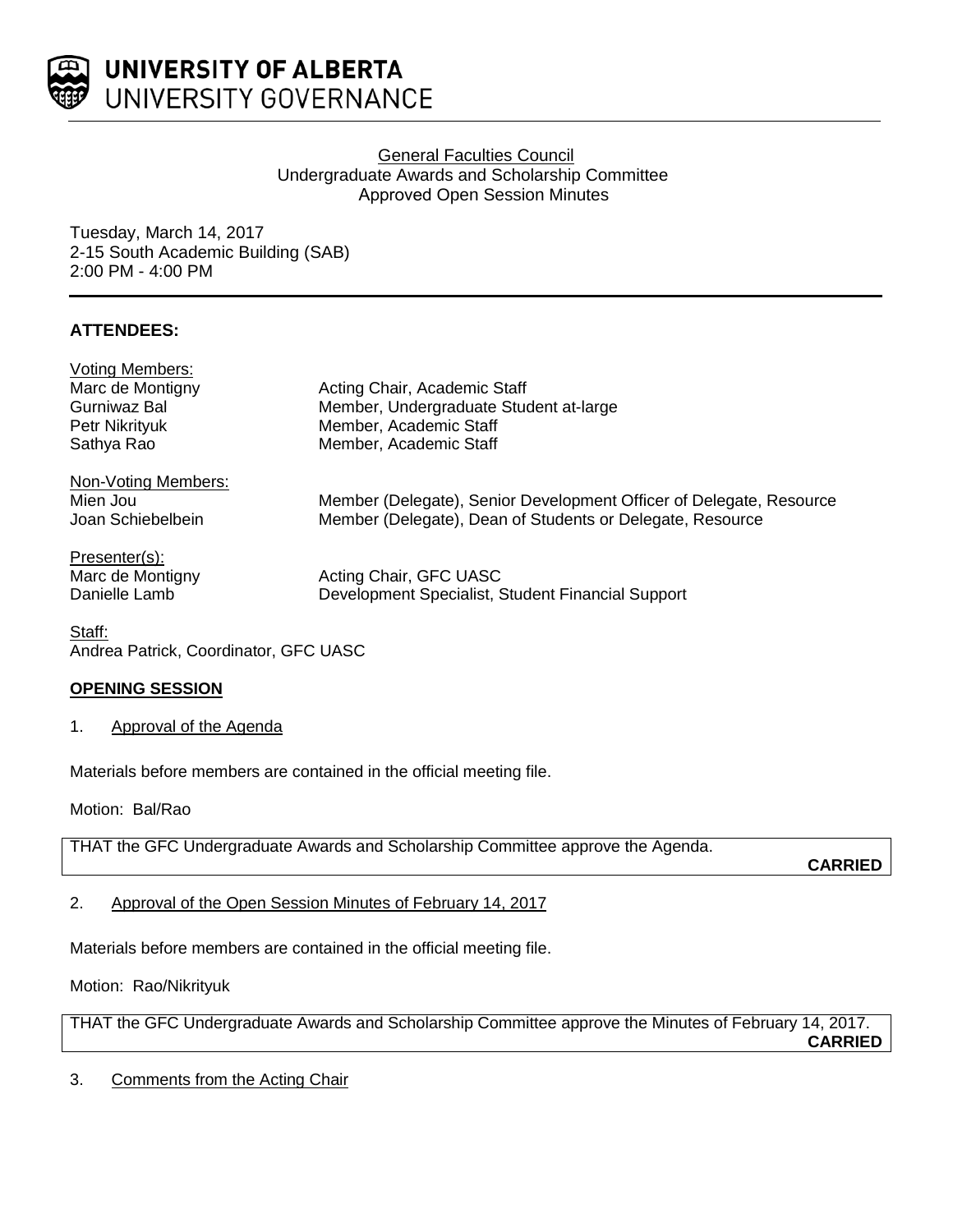There were no comments.

### **ACTION ITEMS**

### 4. New Undergraduate Awards and Bursaries for Approval

Materials before members are contained in the official meeting file.

*Presenter(s)*: Danielle Lamb

*Purpose of the Proposal*: To approve new undergraduate awards, scholarships and bursaries.

#### *Discussion*:

Members, during the discussion surrounding these items, provided a number of comments and questions, including using uniform terminology within the Field of Study; the method used to determine where a student is "from" geographically; usage of the term "scholar" at the University; clarification about majors and minors.

### Motion: Rao/Bal

THAT the GFC Undergraduate Awards and Scholarship Committee approve, under delegated authority from General Faculties Council, new Undergraduate Student Awards and Bursaries, as submitted by Student Financial Support and as set forth in Attachment 2, as amended, to be effective immediately.

**CARRIED**

#### 5. Amendments to Existing Undergraduate Awards and Bursaries for Approval

Materials before members are contained in the official meeting file.

#### *Presenter(s)*: Danielle Lamb

*Purpose of the Proposal*: To approve amendments to existing undergraduate awards, scholarships and bursaries.

#### *Discussion*:

Prior to discussing each item individually, Ms Lamb reported that these items were being presented to the Committee for changes intended to attract student attention. Members discussed current methods used to audit items at the academy.

During the discussion on each term, members provided a number of comments including adding clarification around the Field of Study section of the items; changes to the title of certain awards and various additional grammatical changes.

#### Motion: Rao/Nikrityuk

THAT the GFC Undergraduate Awards and Scholarship Committee approve, under delegated authority from General Faculties Council, amendments to existing Undergraduate Student Awards and Bursaries, as submitted by Student Financial Support and as set forth in Attachment 2, as amended, to be effective immediately.

**CARRIED**

### **DISCUSSION ITEMS**

6. Question Period